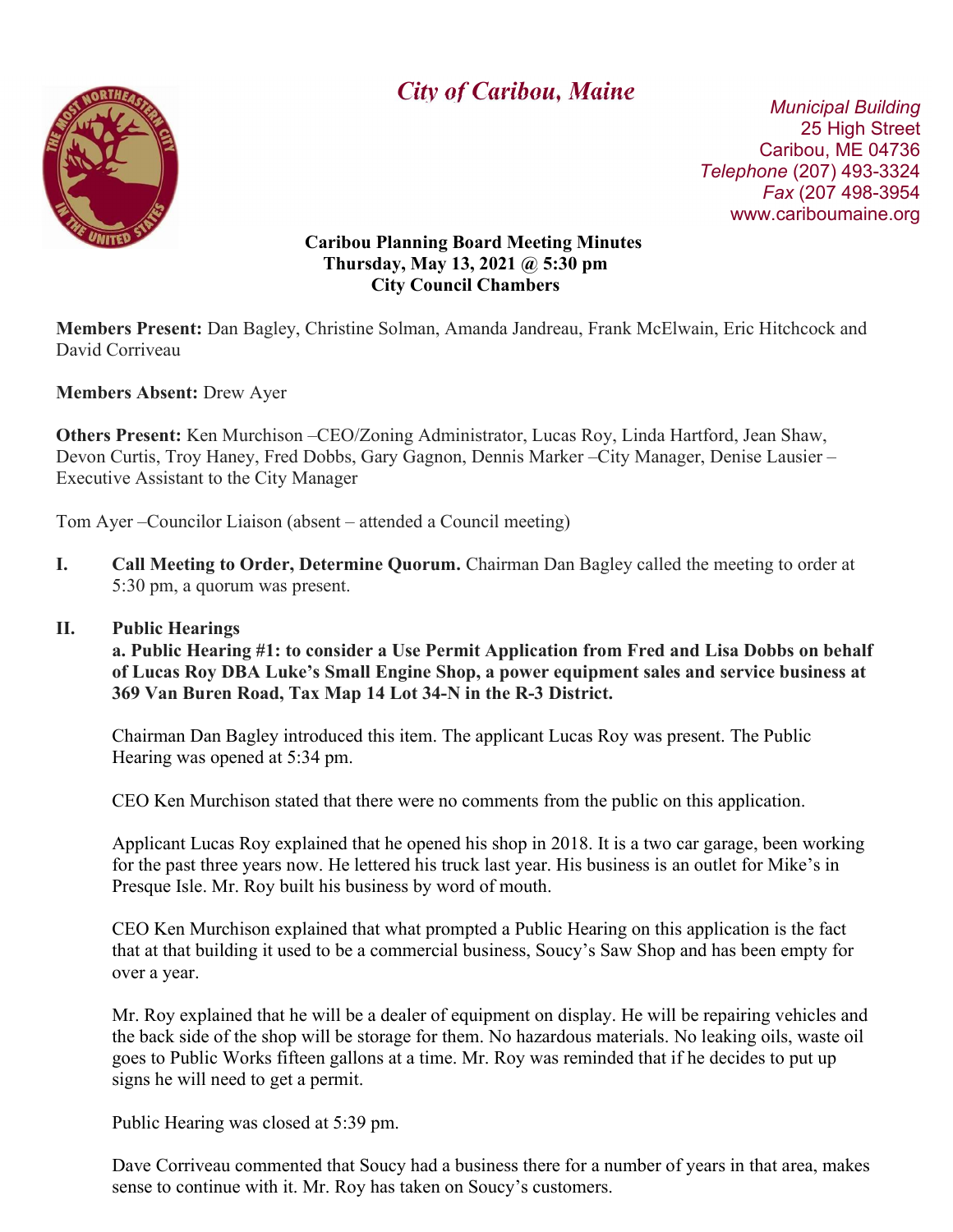Dave Corriveau moved to approve the application; seconded by Frank McElwain.

Roll call vote. Eric Hitchcock – yes; Dave Corriveau – yes; Christine Solman – yes; Amanda Jandreau – yes; Frank McElwain – yes. Motion carried with all in favor.

#### b. Public Hearing #2: A rezoning request at 14 Evergreen Parkway, Tax Map 39 Lot 279 from 1-2 (Industrial District) to C-2 (General Commercial District).

Chairman Dan Bagley introduced this item as a rezoning request. Applicant Gary Gagnon was present. The Public Hearing was opened at 5:40 pm.

CEO Ken Murchison stated that there were no public comments on this application. CEO Murchison explained that Mr. Gagnon would like to redevelop a business on Evergreen Parkway and it is the only address on this street. To address parking, Mr. Gagnon is purchasing the Department of Transportation lot and petitioned the City to vacate Evergreen Parkway to acquire that as well. There is a 100 feet of road frontage. Development can go on as proposed.

Gary Gagnon stated that it is developed and appropriate to grow a business there.

Chairman Dan Bagley commented that it is an I-2 in the middle of C-2.

Public Hearing was closed at 5:43 pm.

Amanda Jandreau moved to recommend to the City Council to change the lot from an I-2 to C-2; seconded by Eric Hitchcock.

Roll call vote. Eric Hitchcock – yes; Dave Corriveau – yes; Christine Solman – yes; Amanda Jandreau – yes; Frank McElwain – yes. Motion carried with all in favor.

## c. Public Hearing #3: For proposed amendments to Caribou Code Sections 13-204 Land Use Table and 13-700 §6 Campground and/ or Recreational Vehicle Park.

Chairman Dan Bagley gave an overview on the campground and recreational vehicle park amendments. The Public Hearing was opened at 5:45 pm.

CEO Ken Murchison stated that Troy Haney approached the City with an idea of an RV Park. Looked over different options. City Manager Dennis Marker recommended to amend to R-2 that allows that use with Planning Board approval. CEO Ken Murchison passed out maps of the area to the Board and also commented that there were no public comments on the amendments.

Troy Haney was present. Mr. Haney is advocating for riverfront development. It is a crown jewel of Caribou that needs to be developed. Steel cars, frames etc have been cleaned up, some things are still remaining. Looking to clean up area, has ability to flood annually so no permanent structures mid May to September. Electrical would be elevated so no water would touch them. This would put to use the four acre lot that has no other use. The design of the campground is for seasonal campers and snowbirds coming back from Florida to live in campers next to the river.

Christine Solman stated that most of zoning of R-2 is small lots.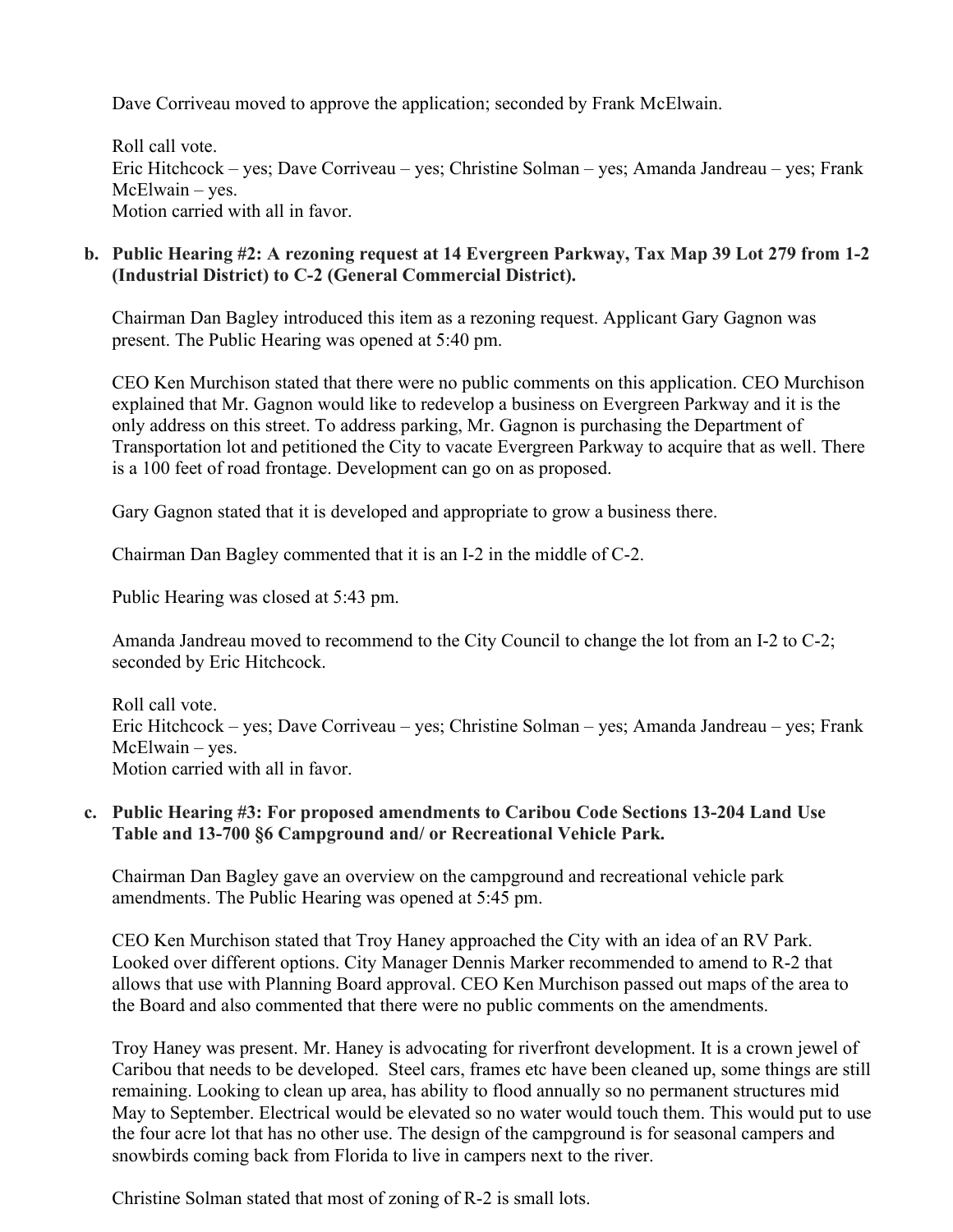CEO Ken Murchison stated that a hidden benefit of developing around the river front is cleaning up an area that needs to be cleaned up.

Public Hearing was closed at 5:52 pm.

Chairman Dan Bagley stated that there is a State set of rules for campgrounds and need to make sure the amendments are consistent with the State. CEO Ken Murchison commented that they will look at that during the Site Design Review and that the State agrees this is a good application.

Eric Hitchcock stated that where the property was cleaned up previously there should be no problems with shoreland zoning at this point. Mr. Hitchcock questioned how far back it will be from the river. Troy Haney answered that beyond it is roughly 20-25 feet. DEP has already been there. No special permits are needed for this project, just City permits only.

Chairman Dan Bagley questioned the right of way; Mr. Haney stated he owns it now and the State says if no deed to sign annual lease to go across the tracks.

CEO Ken Murchison stated that water and sewer will be available from CUD as well.

Christine Solman moved to approve the amendments to Caribou Code Sections 13-204 Land Use Table and 13-700 §6 Campground and/ or Recreational Vehicle Park; seconded by Dave Corriveau. Chairman Bagley added; changes as written as well as the land use table, to forward to Council.

Roll call vote. Eric Hitchcock – yes; Dave Corriveau – yes; Christine Solman – yes; Amanda Jandreau – yes; Frank McElwain – yes. Motion carried with all in favor.

## d. Public Hearing #4: to consider a Home Occupation Application from Devon Curtis, DBA Mainely Delicious Delights LLC. Bakery at 15 Pilgrim Road, Tax Map 35 Lot 22 in the R-1 District.

Chairman Dan Bagley gave an overview of this application, the residence is in the R-1 district. Applicant Devon Curtis was present. The Public Hearing was opened at 6:00 pm.

CEO Ken Murchison said that he only received one phone call from RSU 39; the abutters list included the school's bus garage. They had no opinion one way or another.

Applicant Devon Curtis stated that he moved up here a year ago and wants to bake for the community. He plans to start small and move to bigger if it goes well.

Chairman Dan Bagley stated this is a simple application. Chairman Bagley questioned traffic. Mr. Curtis answered that it will be pick up only at certain times only. Chairman Bagley asked how much for volume. Mr. Curtis was not sure as of yet. Mr. Curtis will not have a sign, just word of mouth and a website. Chairman Bagley also questioned if he has a State license for food service. Mr. Curtis answered that he does.

CEO Ken Murchison said that the State wants the City's blessing and visa versa.

Linda Hartford commented that her and her husband live on Pilgrim Road and they are not against it, but there is no parking for people to come. They also question how much traffic there will be in a quiet residential area.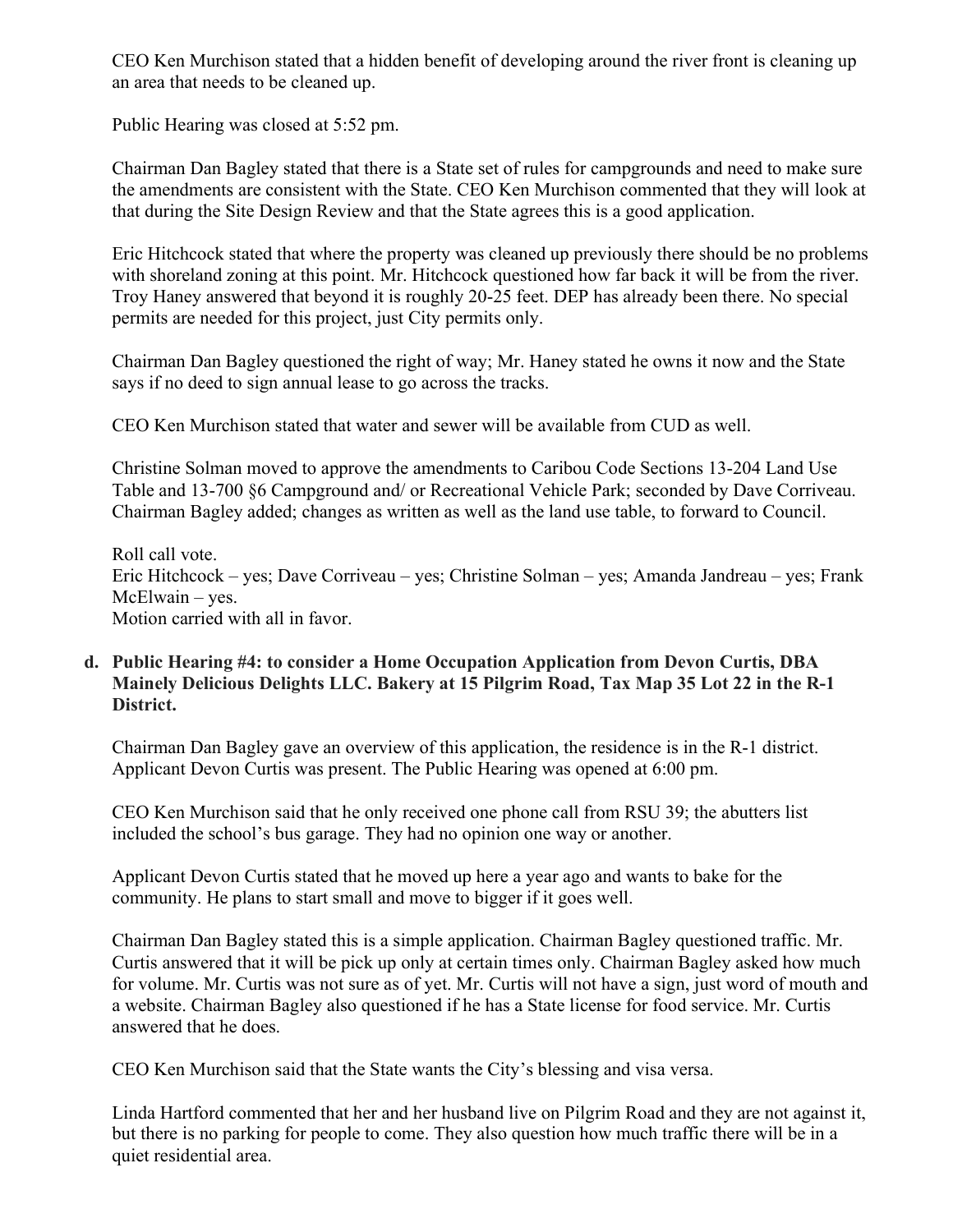Jean Shaw commented that she lives kitty corner to this house and feels the same way as Ms. Hartford regarding the traffic, it is a quiet neighborhood. Ms. Shaw had no concerns on parking and commented that it is a good idea, just not sure about it being so close to her house.

Frank McElwain questioned hours of operation. Mr. Curtis answered that there are no hours of operation, only made to order. Frank McElwain questioned if there will be early morning customers. Mr. Curtis stated that he will deliver as well. He has another job and will only be baking two days a week. 9:00 or 10:00 am will be the earliest for customers.

Dave Corriveau commented that he likes Mr. Curtis' approach. Small steps, until it grows and then make steps to accommodate growth.

Christine Solman asked if he is renting. Mr. Curtis stated that his partner Dale Saucier is the owner. Mr. Curtis stated that he can bring in a letter of consent if needed. Chairman Bagley stated that is not required right now.

Mr. Curtis stated that customers will pull into the driveway and under the canopy area. Just using the kitchen.

Public Hearing was closed at 6:08 pm.

Chairman Bagley said that he does recognize the concerns of the traffic and the applicant not being able to say how much traffic will be.

Frank McElwain questioned if after a year a legitimate traffic issue surfaces, is the time to address it at the annual renewal. Christine Solman stated that Josephine Bell cooked bread for years behind Daigle Oil Company. People would pick it up when they could on that day. If the applicant is only baking twice a week, how much could be put out. This business wouldn't be much different than what Ms. Bell was doing and her business was not a detriment to the neighborhood.

CEO Murchison stated there will be no excessive traffic, only traffic time to time. No excessive noise, no vibrations, dust etc. Only the employee lives there. Meets the qualifications for a home occupation.

Dave Corriveau questioned if the permit needs to be renewed on an annual basis. CEO Murchison said yes a renewal in house but no fee.

The Board reviewed the Home Occupation criteria to make sure the application meets the criteria of the Ordinance. The only question was perhaps the traffic noise.

Jean Shaw asked if it will be rezoned commercial. Chairman Bagley stated that it will not and that home occupations can occur in many of the zones except industrial.

Dave Corriveau moved to approve the application; seconded by Amanda Jandreau.

Roll call vote. Eric Hitchcock – yes; Dave Corriveau – yes; Christine Solman – yes; Amanda Jandreau – yes; Frank McElwain – yes. Motion carried with all in favor.

## e. Public Hearing #5: Resume Public Hearing to consider Administrative Amendments to Chapter 13, Zoning of City Code carried over from the Planning Board Meeting of April 8, 2021.

Chairman Bagley stated that this is a continuance of the Public Hearing – opened at 6:18 pm.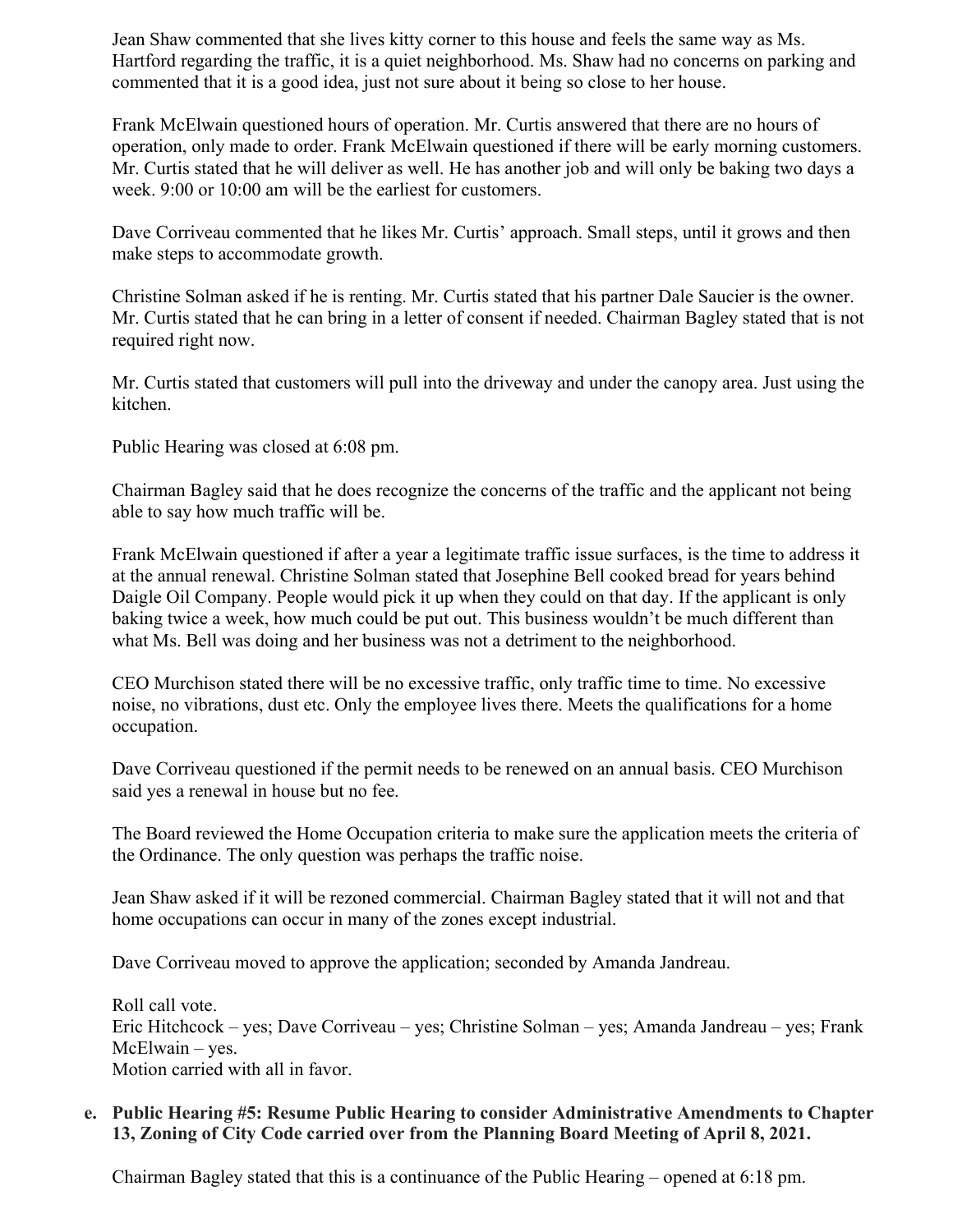CEO Ken Murchison commented that there was no input from the public and that this is the second time for the Public Hearing.

City Manager Dennis Marker stated these are administrative amendments to City Code. Since the last meeting, Mr. Marker incorporated the comments from Board members and it was given to the Board prior to this meeting. Mr. Marker said that this is a third of the overall Zoning Code and it is dealing just with the administrative elements.

CEO Ken Murchison commented that work on this has been going on for quite some time with this Board and previous Planning Boards. Through that time they have learned it is a living document that continues to change. CEO Murchison stated that they need to take what is done so far and decide if sending to City Council.

Public Hearing was closed at 6:20 pm.

Chairman Bagley thanked City Manager Dennis Marker for incorporating the changes and said he has no problems at all to move this forward to the City Council.

Frank McElwain moved to forward the recommended changes to City Council for consideration; seconded by Christine Solman.

Roll call vote. Eric Hitchcock – yes; Dave Corriveau – yes; Christine Solman – yes; Amanda Jandreau – yes; Frank McElwain – yes. Motion carried with all in favor.

#### III. Approval of minutes from the April 8, 2021 Planning Board meeting.

Frank McElwain moved to approve the minutes of the April 8, 2021 Planning Board meeting; seconded by Dave Corriveau.

Roll call vote. Eric Hitchcock – yes; Dave Corriveau – yes; Christine Solman – yes; Amanda Jandreau – yes; Frank McElwain – yes. Motion carried with all in favor.

## IV. Discussion on the completion of the balance of Chapter 13 revisions, possible action, and recommendations to City Council.

City Manager Dennis Marker stated that they still have Home Occupation regulations that need to be looked at. There are some concerns with moving forward with the re-write process when Mr. Marker leaves. Mr. Marker may continue with this process with the City, but that has not been solidified yet.

City Manager Marker stated what is left to look at is the standards and they need to look at community preference for them. National standards are available to look at. It is a living document that can be worked through a bit at a time. Processes need to be the way they want them. Mr. Marker recommend that they try to be proactive instead of reactionary with the Code.

## V. Discussion of our Site Design Review procedures.

Chairman Bagley brought up waivers on Site Design Review criteria. There is a big gap in the process to need engineered plans for small projects. CEO Murchison commented to perhaps call it standards for existing facilities instead of waivers.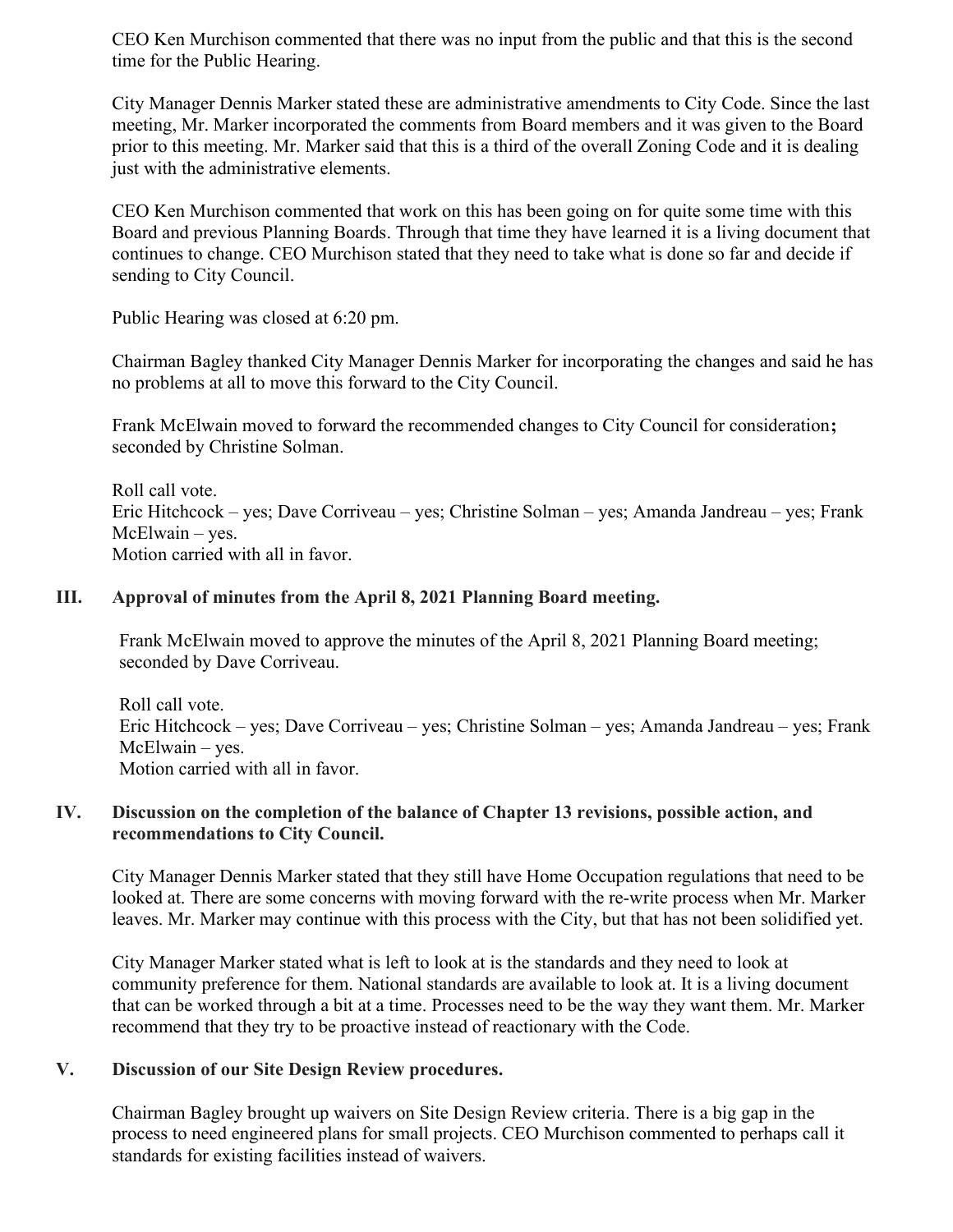Chairman Bagley said that they need criteria for smaller/minor projects. City Manager Marker recommended to look at this during the process re-write. Chairman Bagley questioned if the Board is going to allow waivers on Site Design Review criteria. Dave Corriveau and Eric Hitchcock both agreed to establish minimum standards, not waivers. Eric Hitchcock recommended to codify the exemptions, to keep things consistent.

Chairman Bagley wants to address this at the next meeting with specific ideas to come up with a minor change to not require expensive engineering for minor projects.

## VI. Discussion on Public Hearing procedures.

Chairman Bagley stated he would like to give staff the approval to schedule Public Hearings instead of the Planning Board. Discussion.

Amanda Jandreau moved to give City administration the approval to schedule Public Hearings as needed; seconded by Dave Corriveau. CEO Murchison stated that the Board can give this approval at the beginning of each year, unless it is changed in Code.

Roll call vote. Eric Hitchcock – yes; Dave Corriveau – yes; Christine Solman – yes; Amanda Jandreau – yes; Frank McElwain – yes. Motion carried with all in favor.

#### VII. New Business:

#### a. Discussion and possible action on revisions to Home Occupations Application. b. Discussion on Revisions to Section 13-700.13 Home Occupations.

City Manager Dennis Marker gave an overview of the proposed revisions. What may work in one community, may not be the same standards wanted in Caribou. Part of this Code amendment is the preferences of the group. Reviewed home occupations of two communities. Conditional uses apply as things come before the Board. Shoreland Zoning definitions and definitions were included in the administrative amendments. Daycares have specific standards some is State code. Employees in the home is a preference of the Board. Visual impact in neighborhoods. Business vehicles, look at impact of neighborhood and parking on street. Child care and preschool, only issues is usually traffic. Concerns with explosives, need to establish a fixed quantity or prohibit.

Discussion on traffic and how to figure that and how to monitor. Child care and preschools is typically higher traffic, others are very minimal in traffic.

Discussion on vehicles and number of employees in a Home Occupation.

Chairman Bagley instructed the Board to review the comments and revisions and bring back to the next meeting. City Manager Marker said that some is just preference not standards for Caribou.

## VIII. Staff Report; CEO Ken Murchison –

a. Land Bank Legislation - Went from LR to the revisers office and is now an LD, went to hearing today. Very successful in short time to get the bill in front of them. Universally well liked. City Manager Marker commented that the ordinance is on docket for Monday night. Tax Acquired Properties - leverage properties and work with non profit groups to renovate or redevelop them. Instead of a City land bank, utilize the non profits as land banks for the City.

b. Land Use Survey Mapping - Dedicating as much as he can to this. Working in rural areas. Hoping to have ready by the end of June.